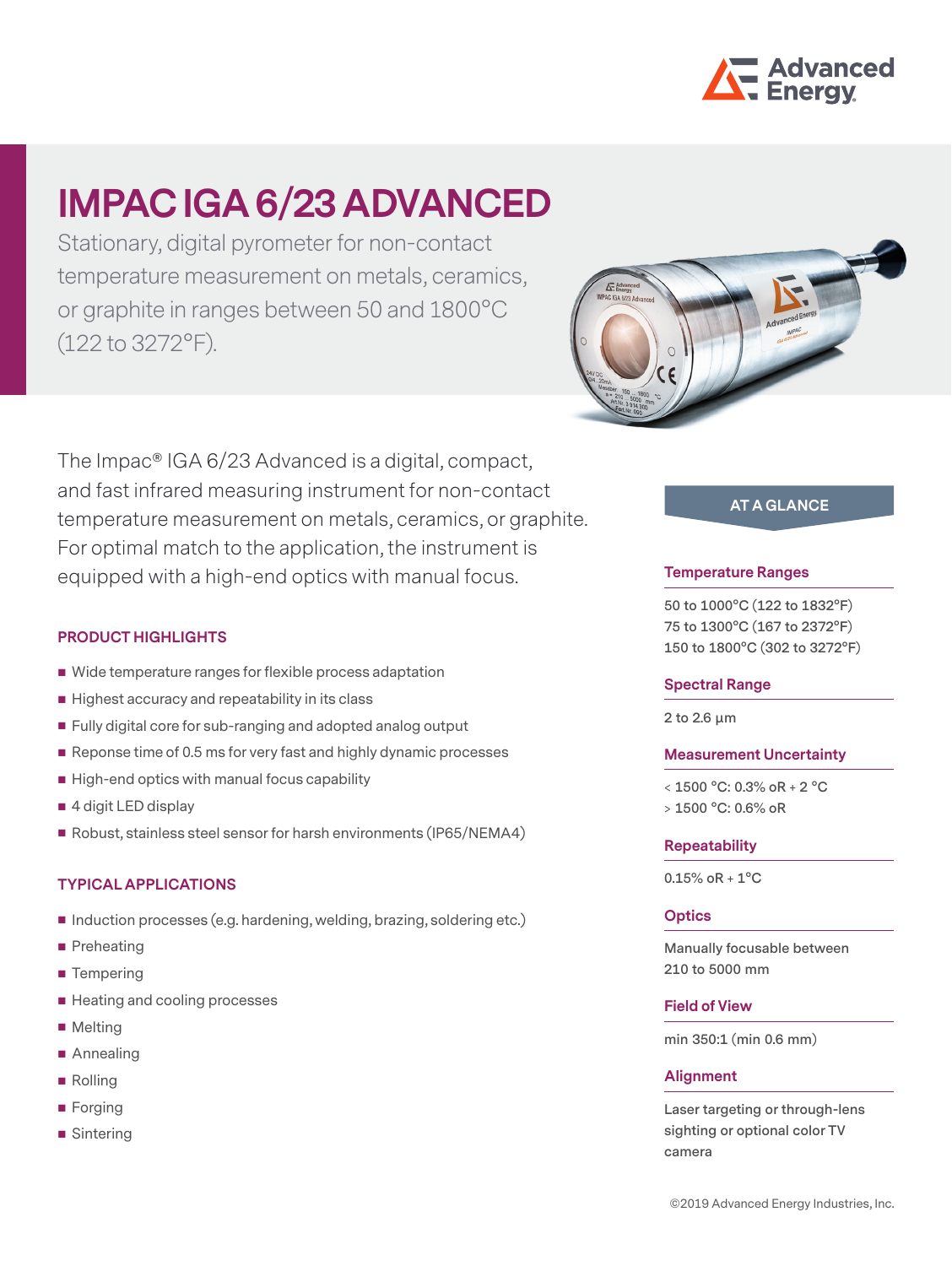## **OVERVIEW**

The fast response time of only 0.5 ms facilitates the measurement of fast and dynamic processes or short temperature peaks.

The integrated 4 digit LED display indicates the current measuring temperature or the currently set measuring distance. For a precise alignment of the pyrometers to the measuring object, the instruments are optionally equipped with a laser targeting light or a view finder.

The pyrometers can be connected to a PC through an RS485 to USB connection, enabling the user to make parameter adjustments using the InfraWinsoftware. The software can be used for temperature indication, data logging, and further analyzing of complete temperature processes.

# **TECHNICAL DATA**

| <b>Measurement Specifications</b>                                                                       |                                                                                                                   |  |
|---------------------------------------------------------------------------------------------------------|-------------------------------------------------------------------------------------------------------------------|--|
| <b>Temperature Range</b>                                                                                | 50 to 1000°C (122 to 1832°F) (MB 10)                                                                              |  |
|                                                                                                         | 75 to 1300°C (167 to 2372°F) (MB 13)                                                                              |  |
|                                                                                                         | 150 to 1800°C (302 to 3272°F) (MB 18)                                                                             |  |
| Sub Range                                                                                               | Any range adjustable within the temperature range, minimum span: 50°C                                             |  |
| <b>Spectral Ranges</b>                                                                                  | 2 to 2.6 $\mu$ m (main wavelength 2.3 $\mu$ m)                                                                    |  |
| Resolution                                                                                              | 0.1°C or 0.2°F at interface                                                                                       |  |
|                                                                                                         | < 0.0015% of adjusted temperature range at analog output, 16 bit; 1 <sup>o</sup> C or 1 <sup>o</sup> F on display |  |
| Emissivity $\varepsilon$                                                                                | 0.050 to 1.000 in steps of 1/1000                                                                                 |  |
| Transmittance $\tau$                                                                                    | 0.050 to 1.000 in steps of 1/1000                                                                                 |  |
| Exposure Time t <sub>90</sub>                                                                           | 0.5 ms; (with dynamic adaption at low signal levels)                                                              |  |
|                                                                                                         | Adjustable to: 1 ms, 3 ms, 5 ms, 10 ms, 50 ms, 250 ms, 1 s, 3 s, 10 s                                             |  |
| <b>Measurement Uncertainty</b><br>$(\epsilon = 1, t_{90} = 1 \text{ s}, T_{amb} = 25^{\circ} \text{C})$ | < 1500 °C: 0.3% of reading in $°C + 2°C$                                                                          |  |
|                                                                                                         | $>1500^{\circ}$ C: 0.6% of reading in $^{\circ}$ C                                                                |  |
| Repeatability<br>$(\epsilon = 1, t_{90} = 1 s, T_{amb} = 25^{\circ}C)$                                  | 0.15% of reading in $^{\circ}$ C + 1 $^{\circ}$ C                                                                 |  |

| <b>Optical Specifications</b> |                                                                                                                          |  |
|-------------------------------|--------------------------------------------------------------------------------------------------------------------------|--|
| Sighting                      | Built-in laser aiming light (max. power level < 1 mW, $\lambda$ = 630 to 680 nm, CDRH class II) or through-lens sighting |  |
| Optics                        | Manually focusable from rear cover measuring distance a = 210 to 5000 mm                                                 |  |
| Distance Ratio                | MB 10: approx. 50:1                                                                                                      |  |
|                               | MB 13: approx. 100:1                                                                                                     |  |
|                               | MB 18: approx. 350:1                                                                                                     |  |

| Electrical           |                                                                                              |
|----------------------|----------------------------------------------------------------------------------------------|
| Power Supply         | 24 VDC ±25%, ripple must be less than 50 mV                                                  |
| Power Consumption    | Max 3 W (including laser)                                                                    |
| Load (Analog Output) | 0 to 500 $\Omega$                                                                            |
| Isolation            | Power supply, analog output, and digital interface are galvanically isolated from each other |

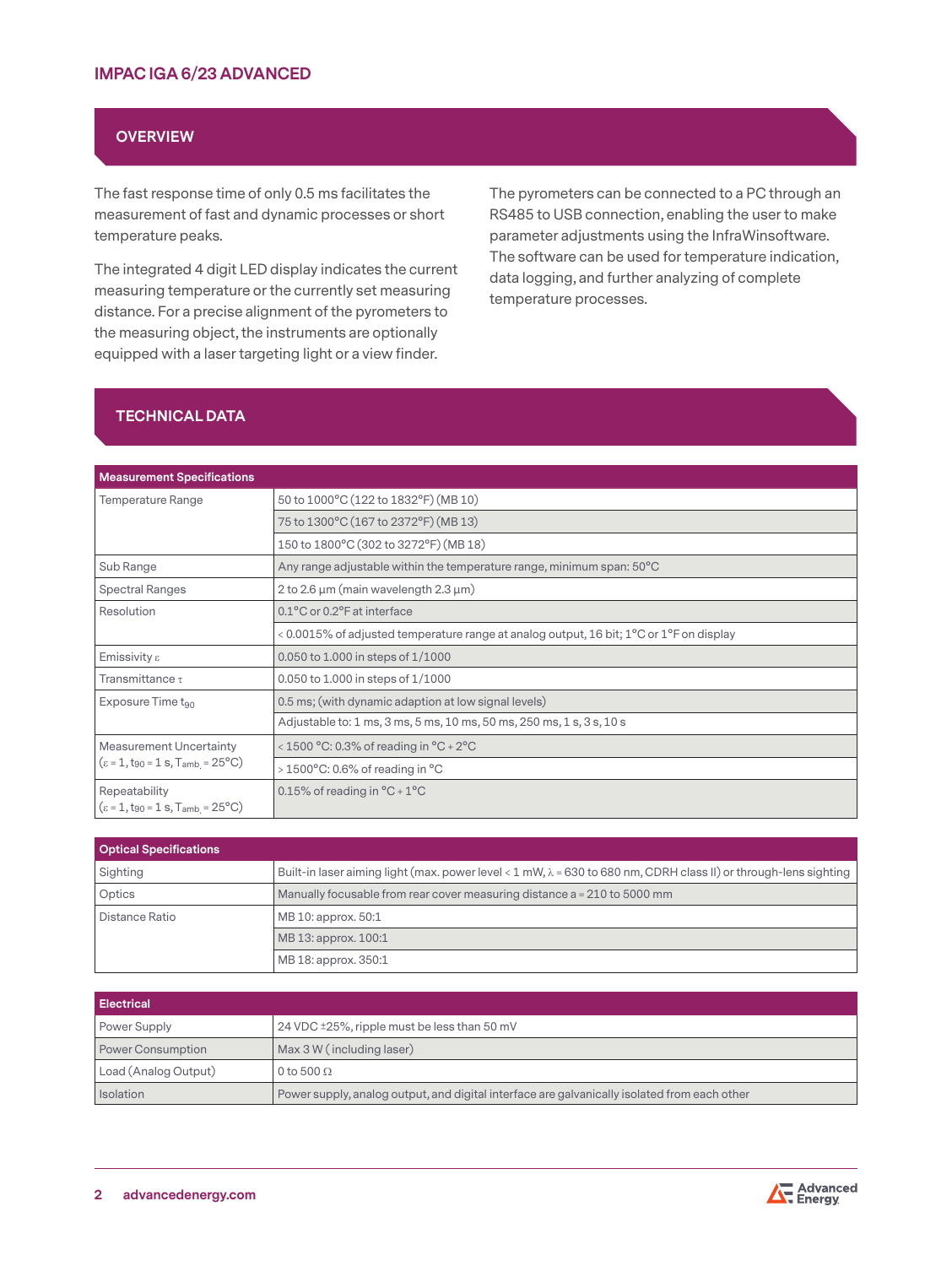# **TECHNICAL DATA (CONTINUED)**

| <b>Environmental Specifications</b> |                                                             |
|-------------------------------------|-------------------------------------------------------------|
| <b>Protection Class</b>             | IP 65 IEC 60529 (value in mated condition)                  |
| <b>Operating Position</b>           | Any                                                         |
| <b>Ambient Temperature</b>          | 0 to $70^{\circ}$ C (32 to $158^{\circ}$ F) at housing      |
| Storage Temperature                 | $-20$ to $80^{\circ}$ C ( $-4$ to $176^{\circ}$ F)          |
| <b>Relative Humidity</b>            | Non-condensating conditions                                 |
| Weight                              | $0.6$ kg (~ $0.90$ lbs)                                     |
| Housing                             | Stainless steel                                             |
| CE Label                            | According to EU directives about electromagnetical immunity |

| Interface               |                                                                                                                                                                                                                                                |  |
|-------------------------|------------------------------------------------------------------------------------------------------------------------------------------------------------------------------------------------------------------------------------------------|--|
| Connection              | 12-pin connector                                                                                                                                                                                                                               |  |
| Display (in rear cover) | LED, 4 digit matrix, 5 mm high temperature signal or measuring distance                                                                                                                                                                        |  |
| Parameters              | Adjustable via interface: emissivity, sub range, ambient temperature compensation, settings for maximum<br>value storage, address, baud rate, transmittance, response time $t_{90}$ , 0 to 20 mA or 4 to 20 mA analog output<br>range, °C / °F |  |
|                         | Readable via interface: measured value, internal temperature of the unit, measuring distance                                                                                                                                                   |  |

| <b>Communication</b>  |                                                                                                                                                                                                  |  |
|-----------------------|--------------------------------------------------------------------------------------------------------------------------------------------------------------------------------------------------|--|
| Analog Output         | Adjustable 0 to 20 mA or 4 to 20 mA, linear (via digital interface)                                                                                                                              |  |
| Digital Interface     | RS485 addressable (half-duplex)                                                                                                                                                                  |  |
|                       | Baud rate: 1200 to 115.2 kBd or RS232                                                                                                                                                            |  |
| Maximum Value Storage | Built-in single or double storage. Clearing with adjusted time tolear (off, 10 ms, 50 ms, 250 ms, 1 s, 5 s, 25 s), via<br>interface, automatically with the next measuring object, hold-function |  |

**1** MB is a shortcut used for temperature range (in German: Messbereich).

The determination of the technical data of this pyrometer is carried out in accordance with VDI/VDE IEC TS 62942-2, the calibration / adjustment in accordance with VDI/VDE 3511, Part 4.4.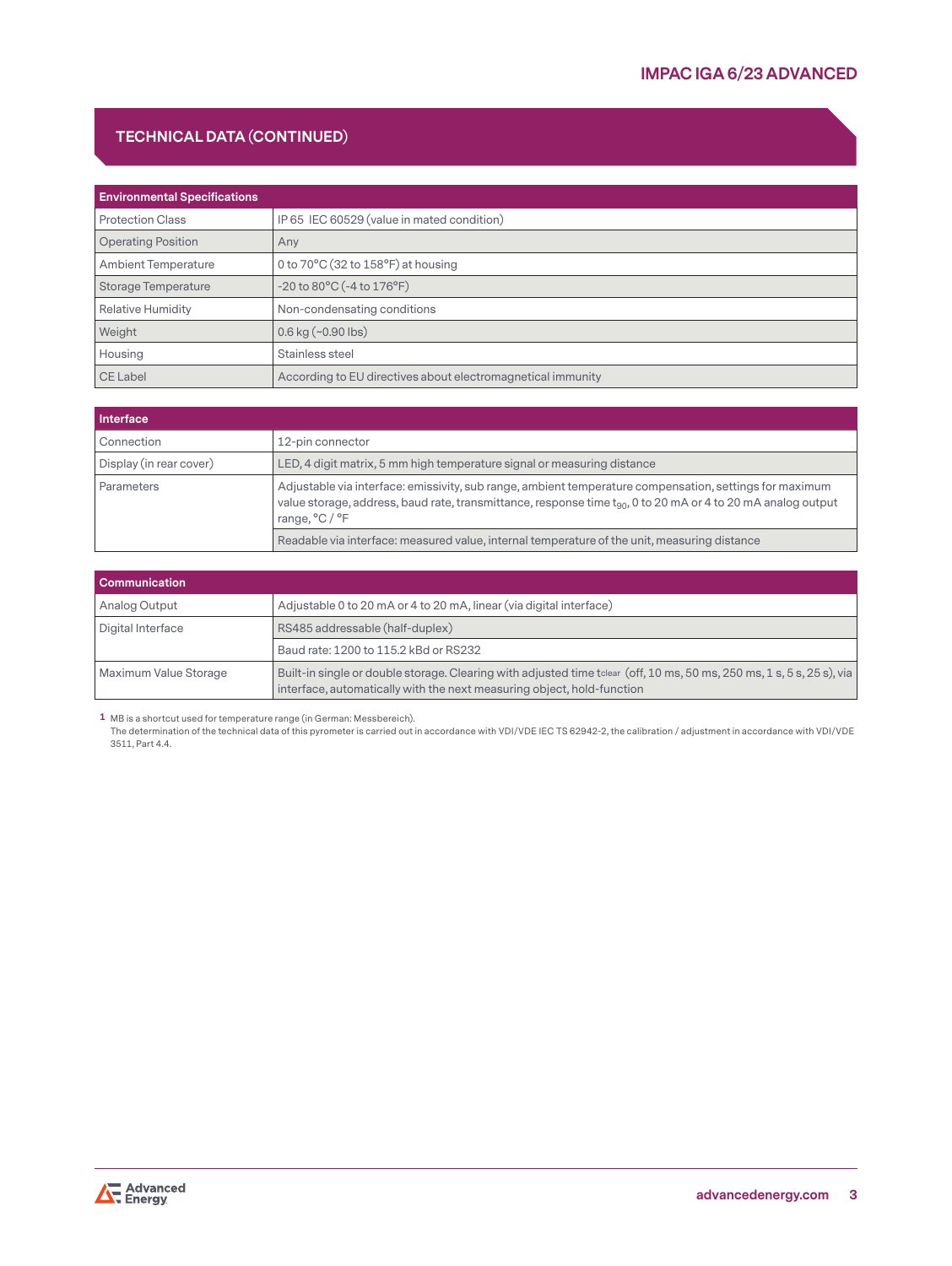# **IMPAC IGA 6/23 ADVANCED**

# **PRODUCT SCHEMATIC**



## **SIGHTING**

IGA 6/23 Advanced with Through-Lens Sighting IGA 6/23 Advanced with Laser Aiming



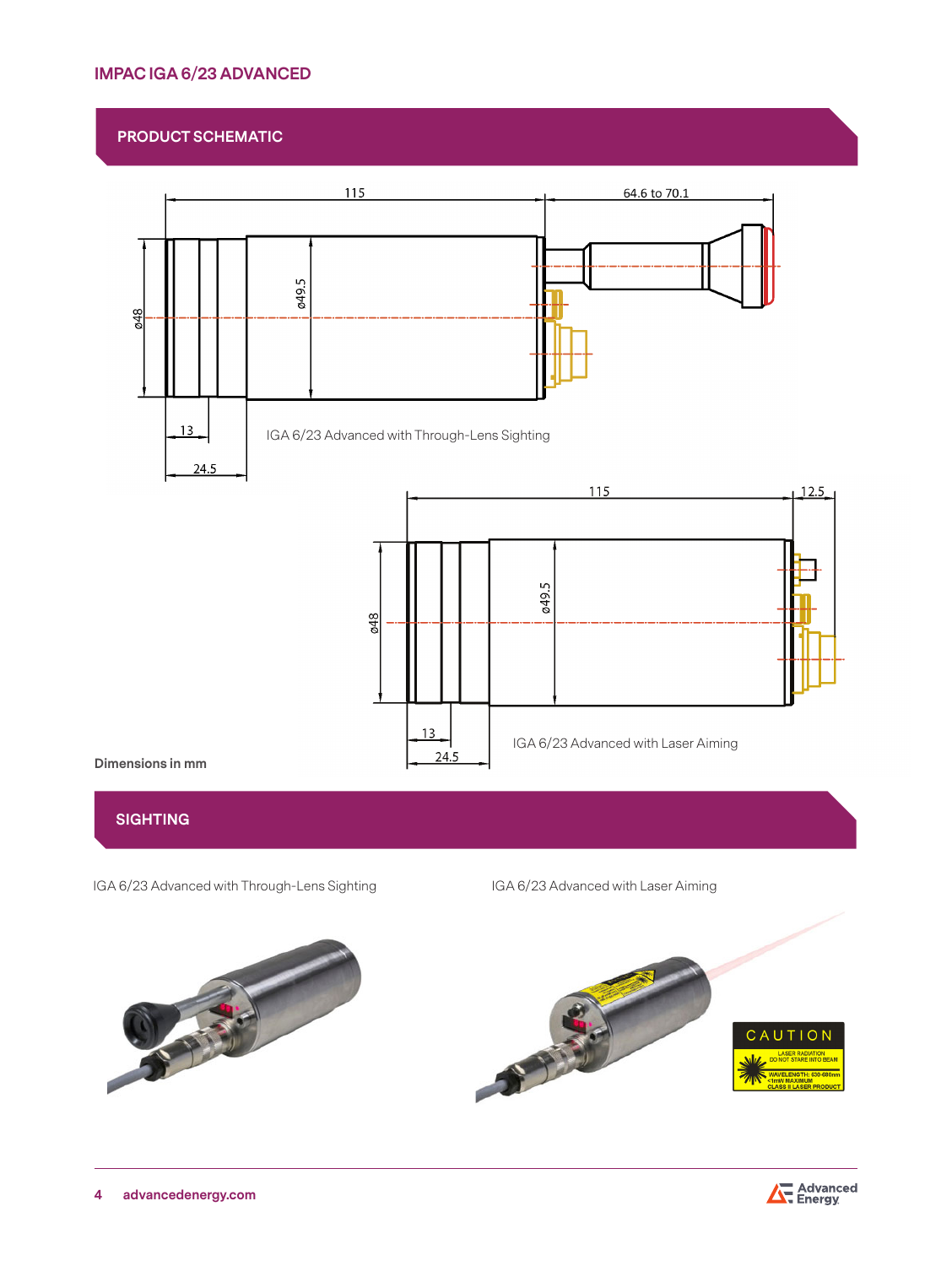# **OPTICS**

The optics can be manually adjusted at all distances between 210 mm and 5000 mm. The table shows examples of distances and the corresponding spot diameters.

 $\boldsymbol{M}$ 

Effective aperture D for all temperature ranges: 13 mm (focused to longest distance) to 15 mm (focused to shortest distance).

| IGA 6/23 Advanced |                                     |                                     |                                     |
|-------------------|-------------------------------------|-------------------------------------|-------------------------------------|
| Distance a [mm]   | Spot diameter M [mm]<br><b>MB10</b> | Spot diameter M [mm]<br><b>MB13</b> | Spot diameter M [mm]<br><b>MB18</b> |
| 210               | 4.2                                 | 2.1                                 | 0.6                                 |
| 300               | 6                                   | 3                                   | 0.9                                 |
| 500               | 10                                  | 5                                   | 1.5                                 |
| 800               | 16                                  | 8                                   | 2.3                                 |
| 1300              | 26                                  | 13                                  | 3.7                                 |
| 2000              | 40                                  | 20                                  | 5.8                                 |
| 5000              | 100                                 | 50                                  | 15                                  |

# **REFERENCE NUMBERS**

| IGA 6/23 Advanced        |                                   |              |                          |              |
|--------------------------|-----------------------------------|--------------|--------------------------|--------------|
| <b>Temperature Range</b> | <b>With Through-Lens Sighting</b> |              | <b>With Laser Aiming</b> |              |
|                          | <b>RS485</b>                      | <b>RS232</b> | <b>RS485</b>             | <b>RS232</b> |
| 50 to 1000 °C (MB 10)    | 3914220                           | 3914340      | 3914210                  | 3914330      |
| 75 to 1300 °C (MB 13)    | 3914260                           | 3914380      | 3914250                  | 3914370      |
| 150 to 1800 °C (MB 18)   | 3914300                           | 3914420      | 3914290                  | 3914410      |

## **Scope of Delivery**

Pyrometer with PC software InfraWin for adjustment and evaluation, Works Certificate, and Manual.

## **Ordering Note**

A connection cable is not included in scope of delivery and must be ordered separately.

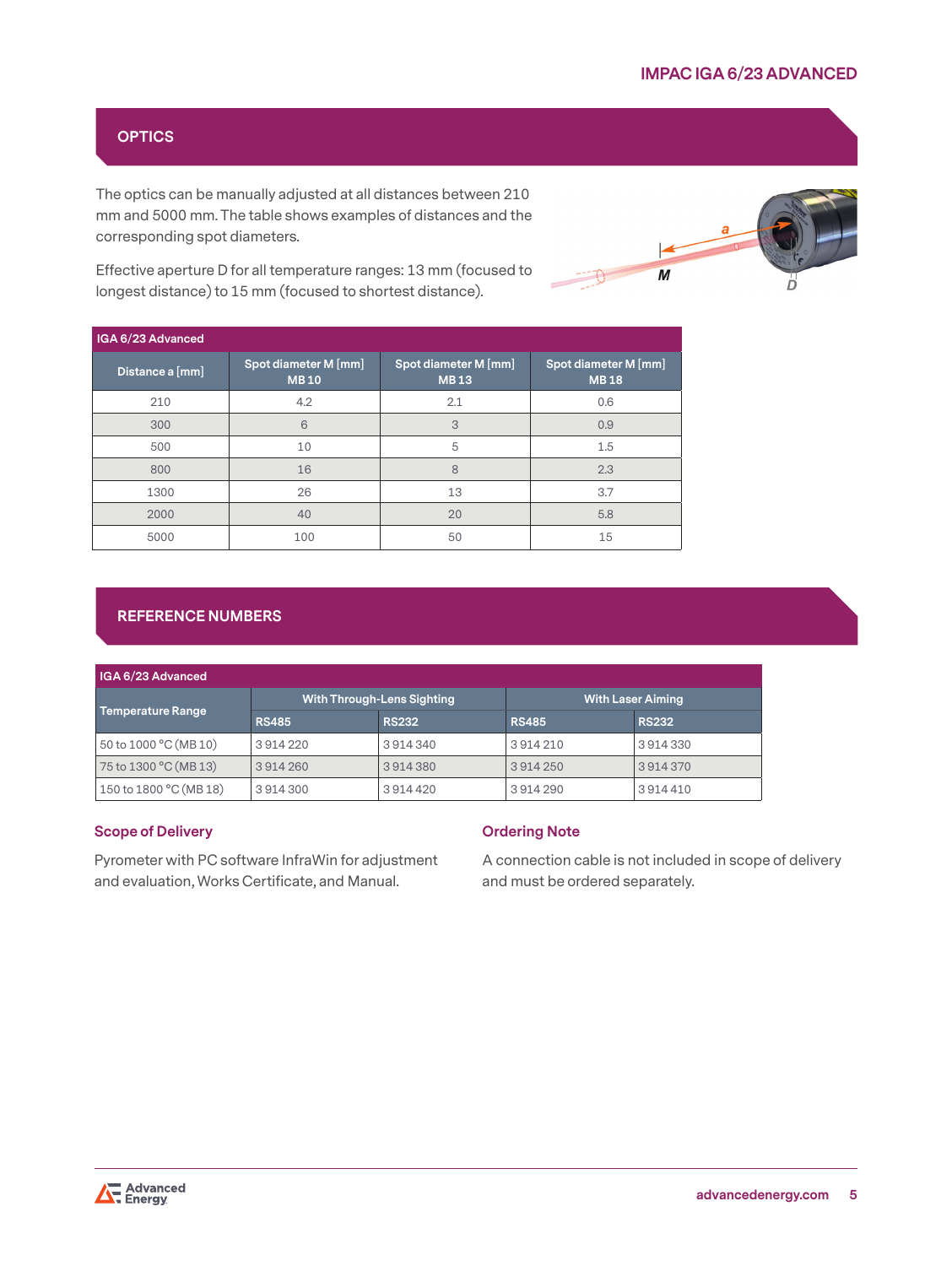# **ACCESSORIES**

| <b>PN</b>     | <b>Description</b>                                                                                                  |
|---------------|---------------------------------------------------------------------------------------------------------------------|
| 3820320       | Special connection cable with plug and key for pilot light, 5 m                                                     |
| 3820330       | Connection cable, 5 m, straight connector $^1$                                                                      |
| 3820500       | Connection cable, 10 m, straight connector <sup>1</sup>                                                             |
| 3820510       | Connection cable, 15 m, straight connector <sup>1</sup>                                                             |
| 3820810       | Connection cable, 20 m, straight connector <sup>1</sup>                                                             |
| 3820820       | Connection cable, 25 m, straight connector <sup>1</sup>                                                             |
| 3820520       | Connection cable, 30 m, straight connector <sup>1</sup>                                                             |
| 3820340       | Connection cable, 5 m, 90° connector <sup>1</sup>                                                                   |
| 3820530       | Connection cable, 10 m, 90° connector1                                                                              |
| 3820540       | Connection cable, 15 m, 90° connector $^{\text{\tiny{\textup{1}}}}$                                                 |
| 3820830       | Connection cable, 20 m, 90° connector1                                                                              |
| 3820840       | Connection cable, 25 m, 90° connector1                                                                              |
| 3820550       | Connection cable, 30 m, 90° connector <sup>1</sup>                                                                  |
| 3852290       | Power supply NG DC for DIN rail mounting; 100 to 240 VAC $\Rightarrow$ 24 VDC, 1 A                                  |
| 3852550       | Power supply NG 2D for DIN rail mounting; 85 to 265 VAC $\Rightarrow$ 24 VDC, 600 mA with 2 settable limit switches |
| 3826750       | USB to RS485 adapter cable, HS-version, 1.8 m long                                                                  |
| 3 852 440     | Protocol transducer RS485/RS232 (switch.) $\Leftrightarrow$ Profibus-DP for 1 device                                |
| 3852460       | Protocol transducer RS485 $\Leftrightarrow$ Profibus DP for 32 devices                                              |
| 3852620       | Protocol converter UPP RS485 or RS232 $\Leftrightarrow$ ProfiNet, for 1 pyrometer                                   |
| 3852630       | Protocol converter UPP RS485 $\Leftrightarrow$ ProfiNet, for max. 32 pyrometers                                     |
| 3891220       | DA 4000: LED-display, 2-wire power supply, 2 limit switches (relay contacts), 115 VAC                               |
| 3890650       | DA 4000: LED-display, 2-wire power supply, 2 limit switches (relay contacts), 230 VAC                               |
| 3890570       | DA 6000-N digital display, to allow adjustment of Pyrometer through RS485 interface                                 |
| 3890530       | DA 6000: like the DA 6000-N, but with analog input and 2 limit switches for the RS485 interface.                    |
| 3826510       | PI 6000: PID programmable controller, extremely fast, for digital IMPAC pyrometers                                  |
| 3890630       | LD24-UTP; large digital indicator, 57 mm height of digits                                                           |
| 3843490       | SCA 5, External Scanner Series 5 and 6 with fused silica window, 24 VAC/DC                                          |
| 3846260       | Instrument's support (Series 5 and 6)                                                                               |
| 3 8 3 4 2 1 0 | Adjustable mounting support (Series 5 and 6)                                                                        |
| 3846290       | Instrument's support (Series 5 and 6) with fused silica window                                                      |
| 3 8 3 5 5 9 0 | 90° mirror with quartz glass window (Series 5 and 6)                                                                |
| 3843250       | ROT 5 scanning mirror attachment up to 70°                                                                          |
| 3835160       | Air purge unit, aluminium                                                                                           |
| 3837230       | Water cooling jacket (heavy duty) with integrated air purge unit                                                    |
| 3837280       | Water cooling jacket (heavy duty) with fused silica window                                                          |
| 3 837 500     | (Water cooling jacket (light duty, with air purge unit (only for instruments with laser targeting                   |
| 3 837 510     | Water cooling jacket (light duty), with fused silica window (only for instruments with laser targeting)             |
| 3 837 540     | Cooling plate for series 5 and 6, with air purge                                                                    |
| 3846590       | Vacuum flange KF16 with quartz glass window                                                                         |

**1** All connection cables include a short adapter cable with a 9-pin SUB-D connector. This connector may be used in combination with the RS485 to USB adapter.

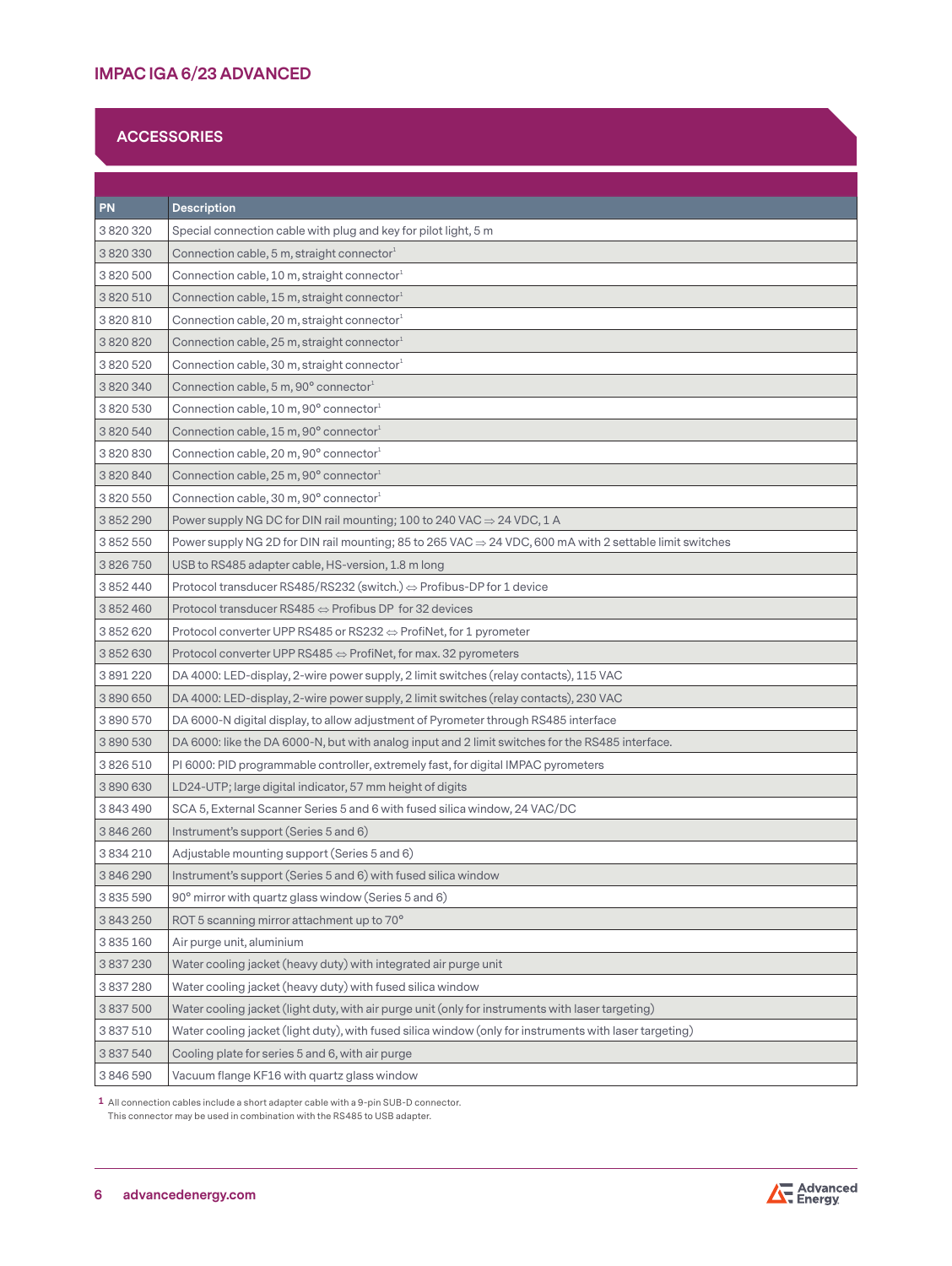## **INFRAWIN 5 OVERVIEW**

InfraWin is easy-to-use measurement and evaluation software for remote configuration of stationary, digital Impac brand pyrometers.

This software allows the user to remotely adjust and control settings for one or two pyrometers from a single computer. InfraWin also allows the user to simultaneously monitor and control temperatures.

- Display temperature data as color bars and online graphics
- Capture downstream evaluations as tables, graphics or text files
- Calculate the spot size for different measuring distances
- **Features UPP standard (Universal Pyrometer** Protocol)

### **Pyrometer Settings**

An Impac digital pyrometer connected to a PC will be automatically detected by the software. All available parameters are adjustable, including emissivity, response time, maximum value storage, output signal and sub range.

Further special functions are adjustable for example controllers or TV parameters on instruments available with these functions. Changes are transmitted directly to the pyrometer.



**Measurement with Internal Temperature of radiation temperature and internal instrument temperature. Parameters can be changed during the measurement.**



#### **Measurement with Color Bar**

In this window a temperature value for the upper or lower limit can be adjusted numerically or with the mouse.

The acquired minimum and maximum value is indicated as well as the inner temperature of the pyrometer. The emissivity is changeable during the measurement at any time.

### **Infrared Calculator**

After input of the aperture and the focused spot size per datasheet, the calculation of spot sizes at non-focused distances is possible.



**I/O Module allows users to trigger measurement externally and gives a potential free output contact.**